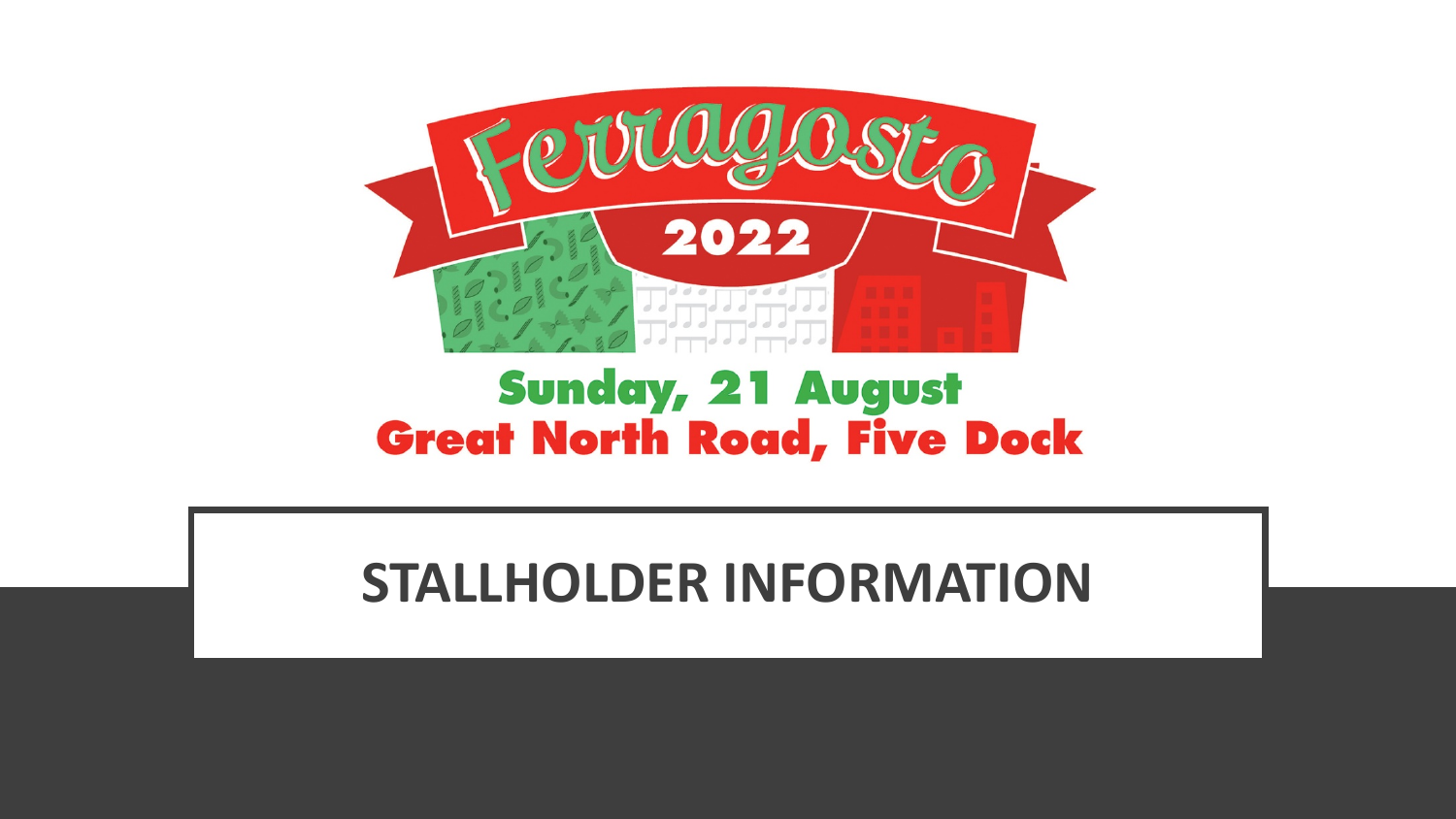

This year we invite you to join us to celebrate the 23rd anniversary of Ferragosto on Sunday, 15 August 2021. The festival preserves its roots in the strongly-Italian local community, with considerable support and interest from local businesses, entertainers, community organisations and residents. The City of Canada Bay's largest event is focused on bringing people from across the City of Canada Bay and wider Sydney area together in Five Dock.

#### **HISTORY**

Ferragosto began in 1998 as an initiative of Five Dock's Main Street Committee. The event was originally held in the Garfield Street car park for the first few years but as it grew, it moved to Great North Road. It has now expanded from Queens Road to Lyons Road – approximately 800m in length plus most side streets. As the demand, size and costs of the event increased, so did Council's involvement.

#### **DEMOGRAPHICS AND VISITORS**

In 2019, it was estimated that nearly 110,000 people attended the event – an increase in numbers from previous years, which demonstrates its growing popularity throughout Sydney. As in past years, the event draws a mixed crowd with close to 60 per cent of attendees coming from the City of Canada Bay, the rest from the broader Sydney area. The crowd demographics are mixed with all age groups represented and a broad cross section of cultures.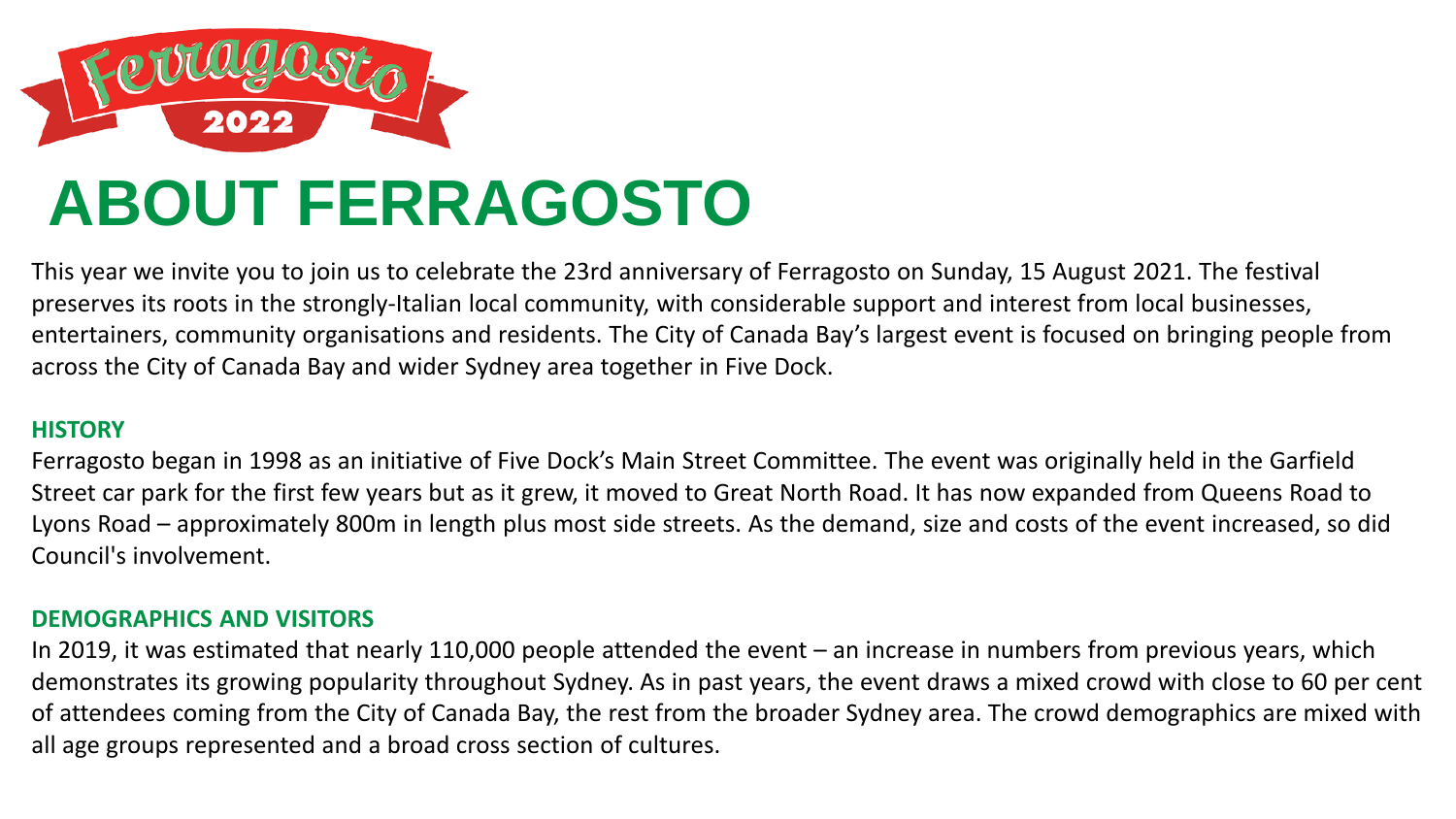### **STALL FEES**

| Not-for-profit Community Group Stall    | \$215.00    |
|-----------------------------------------|-------------|
| <b>Great North Road Business Stall</b>  | \$200.00    |
| Five Dock Business* - Food Stall        | \$580.00    |
| Five Dock Business - Merchandise Stall  | \$425.00    |
| Food Stall* - Early Bird**              | \$680.00    |
| Food Stall* - Standard                  | \$720.00    |
| Food Van* - Early Bird**                | \$1,030.00^ |
|                                         |             |
| Food Van* - Standard                    | \$1,080.00^ |
| Pre-packaged Food Stall* - Early Bird** | \$550.00    |
| Pre-packaged Food Stall* - Standard     | \$595.00    |
| Merchandise Stall - Early Bird**        | \$495.00    |
| Merchandise Stall - Standard            | \$545.00    |
| Wine Stall*- Early Bird**               | \$550.00    |



**\*** Health inspection fee is included in the fees and charges for all food and beverage stalls

**\*\*** To be eligible for early bird specials, applications should be received prior to C.O.B Friday, 22 April 2022

**^** Vans requiring a space larger than 5mx3m may incur additional charges

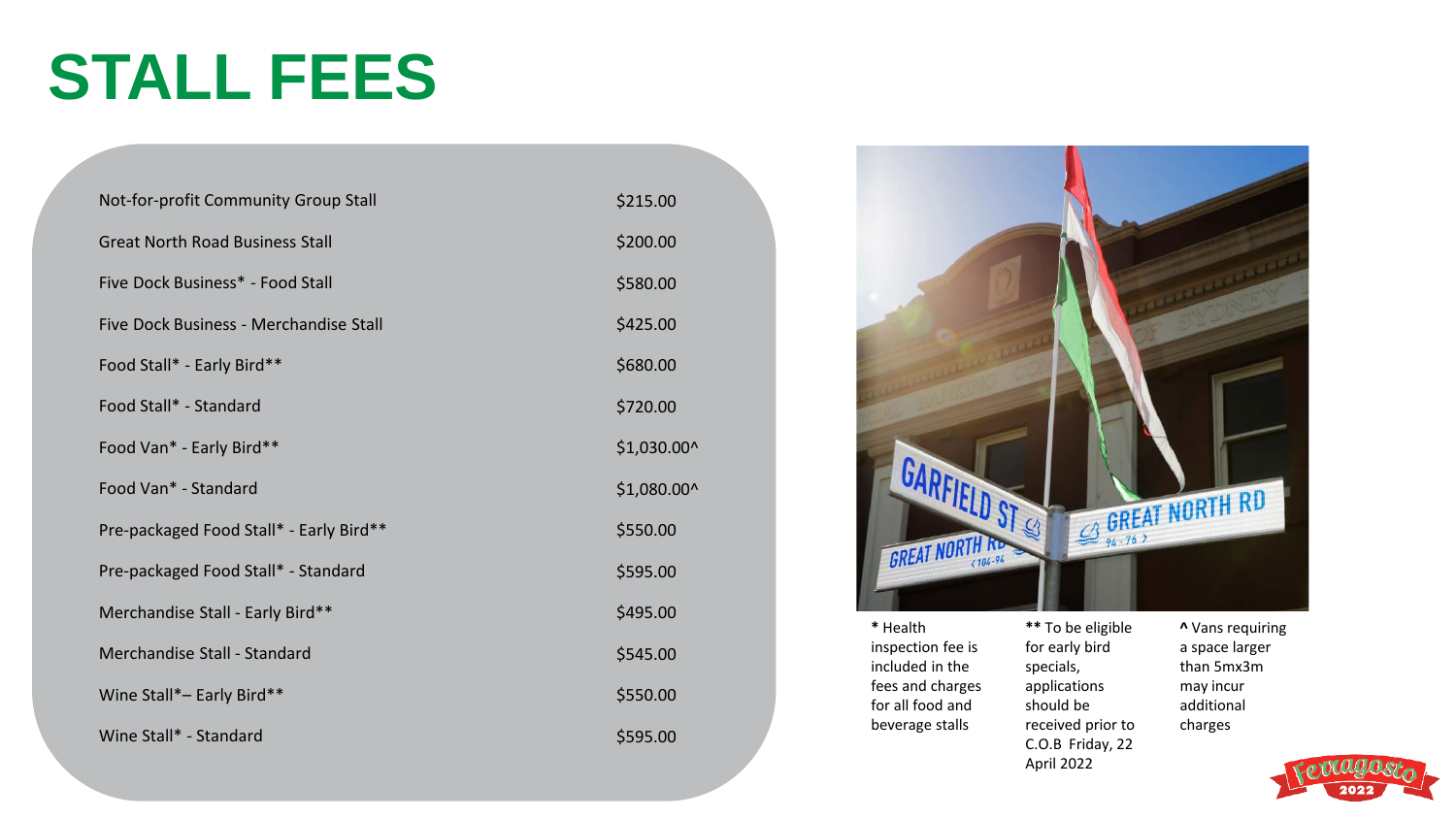

- Fete stall included in stall fees
- Fete stalls measure 2.4m x 2.4m
- The allocated space is 3 x 3m
- You must keep within the allocated space
- Colour of fete stall will vary
- Unfortunately, we cannot assign specific colours to stallholders

### **STANDARD FETE STALL DIMENSIONS**

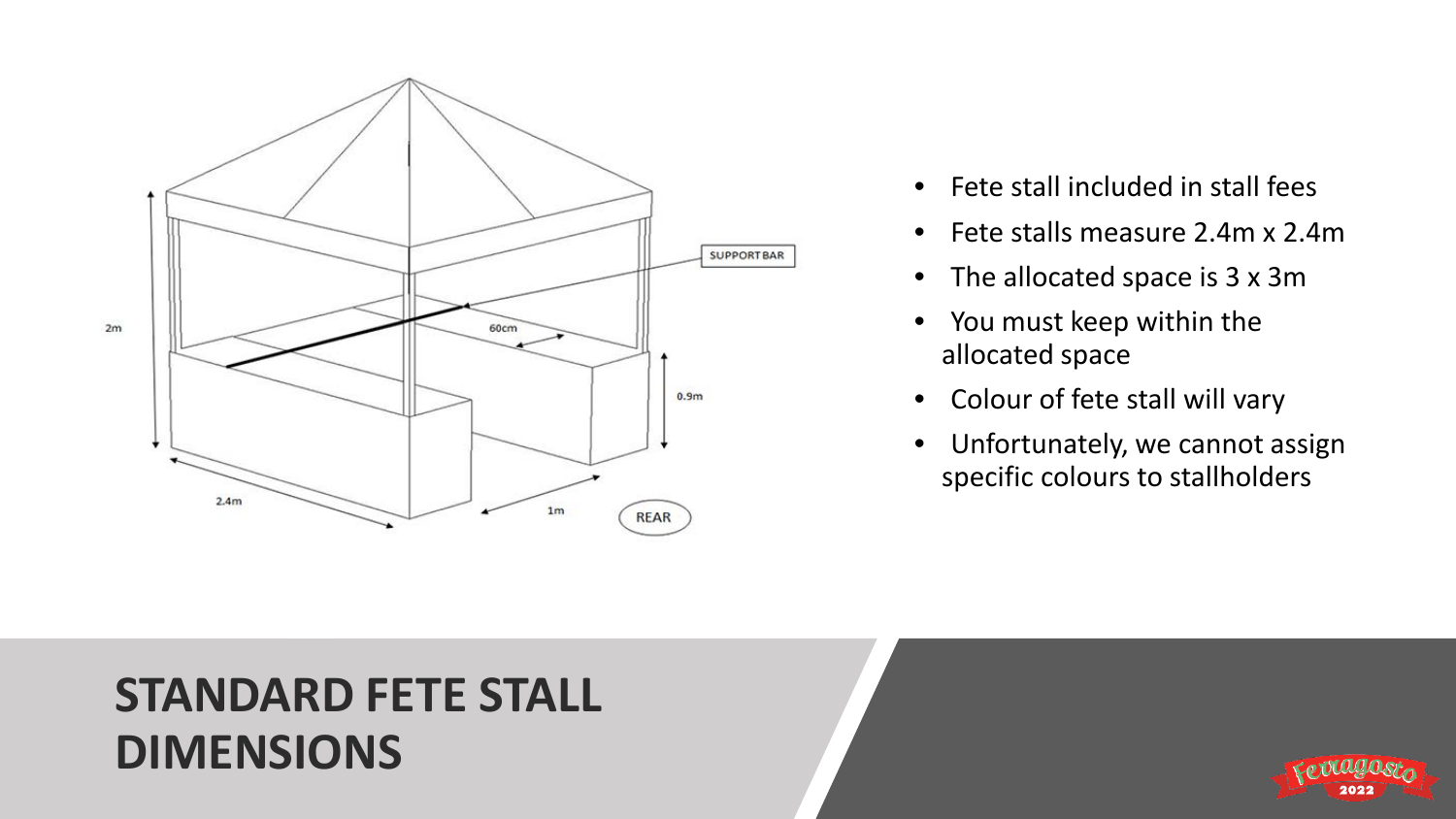## **SELECTION CRITERIA FOR STALLS**

The City of Canada Bay aims to provide its local community with a variety of quality stalls and attractions by basing selections on quality, diversity, presentation, as well as environmental policies and practices and relevance to the event.

#### Locality

• Stalls will be assessed on their locality with preference given to businesses based within the City of Canada Bay

#### Relevance

• Stalls will be assessed on the relevance of their product to the event (for Ferragosto preference will be given to stalls with a link to Italy and Italian culture e.g. a pizza vendor over a taco vendor)

#### **History**

• Stalls will be assessed on their history with the event with preference given to long-term supporters

#### Compliance

• Stalls will be assessed on their compliance with Council and National regulations

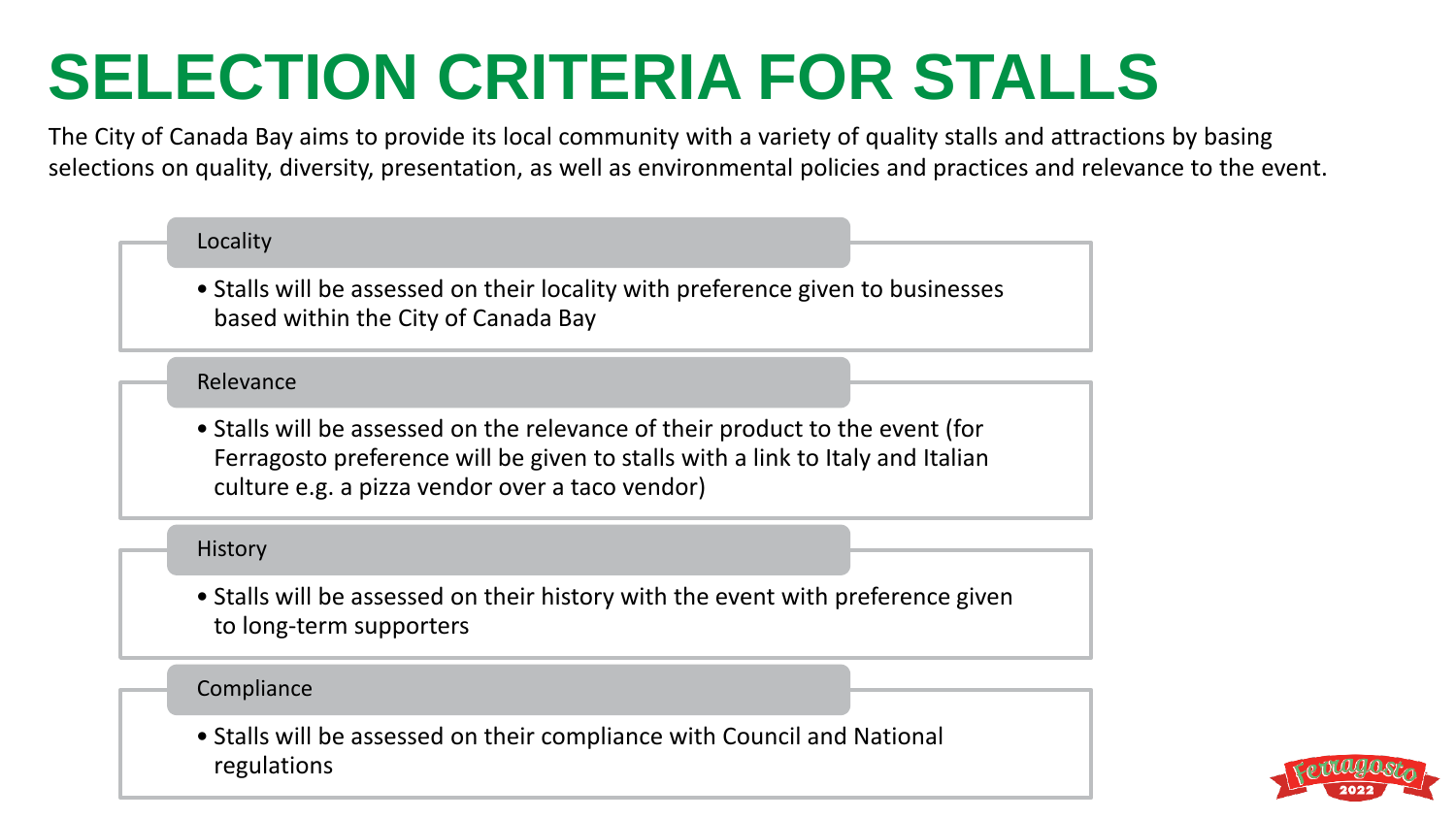## **SELECTION CRITERIA FOR STALLS**

Reasons for acceptance of a stall:

- Quality of product
- Diversity of range of products
- Stall presentation
- Appropriate fit with the event theme
- Meet Council's event participant terms and conditions
- Promptness of site fee payments and lodgement of relevant documents and forms
- Compliance with regulations
- Demonstrate sustainable environmental practices.

Reasons for non-acceptance of a stallholder are (but not limited to):

- Duplication
- Lack of suitable sites available
- Public Liability Insurance under \$20 million
- Inability to meet appropriate Health and OH&S regulations
- Product deemed unsuitable for particular event aims and objectives
- Applications not completed in full and received prior to application deadlines
- Correct payments not received by application deadlines.

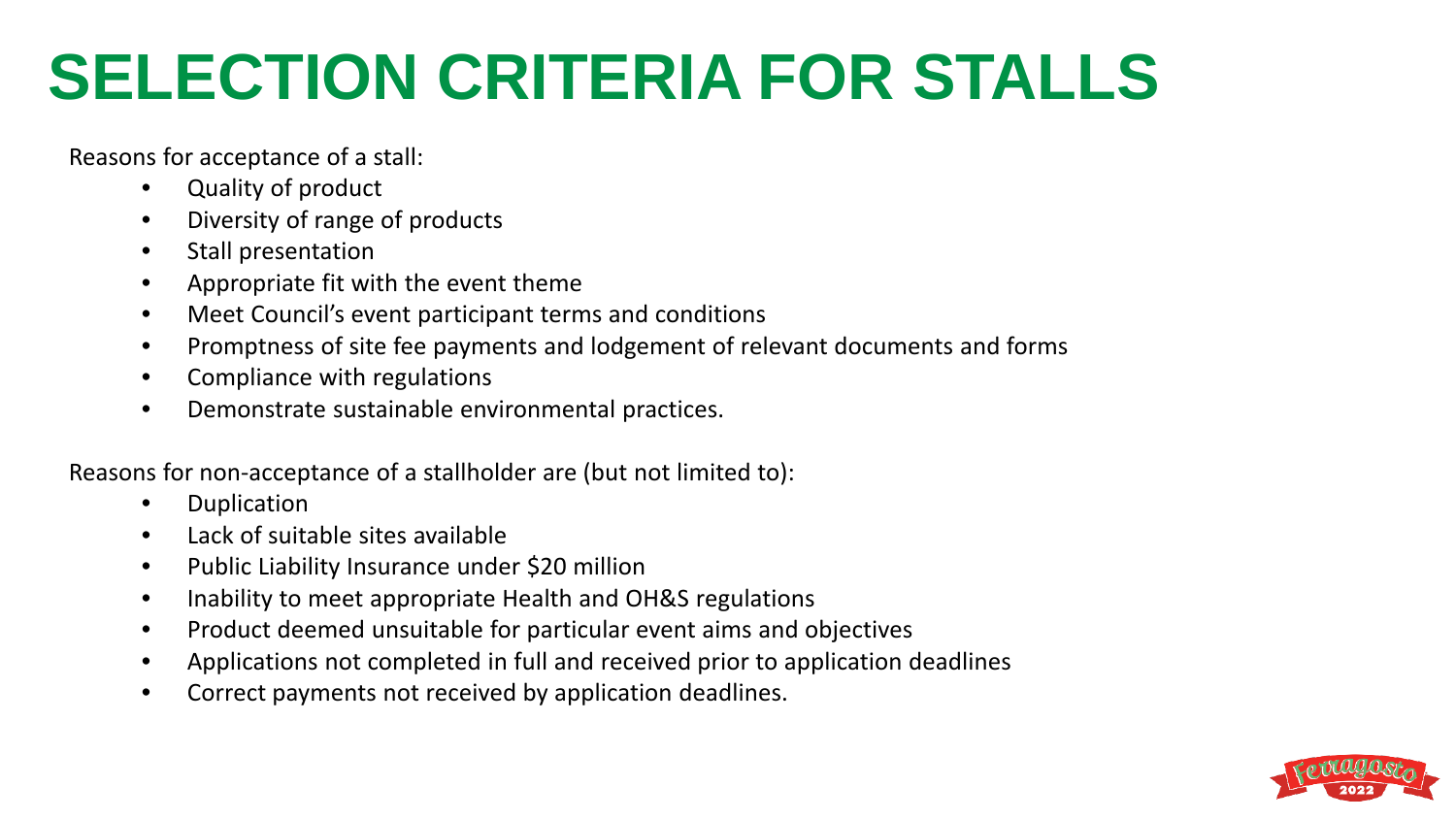### **BEFORE YOU APPLY**

Please ensure you have copies of the following documents ready before you apply:

- Valid Public Liability Insurance Certificate of Currency to a minimum value of \$20million
- List of products that will be sold at your stall
- Valid NSW Food Safety Supervisor Certificate (food and beverage vendors only)
- Completed City of Canada Bay Food Safety Checklist (food and beverage vendors only)
- Evidence of your not-for-profit status (if applicable)
- List of all equipment which will be used at the event (i.e. gas stoves / BBQ's, generators etc)

## **ONLINE APPLICATIONS**

The City of Canada Bay prides itself on being a sustainable Council, and as such we have moved our event applications across to our eServices function. Applications will only be accepted online.

To access the online application, please visit Council's website and click on eServices, then Submit Application followed by Event Application.

If you are experiencing issues, please do not hesitate to contact Council on (02) 9911 6555.

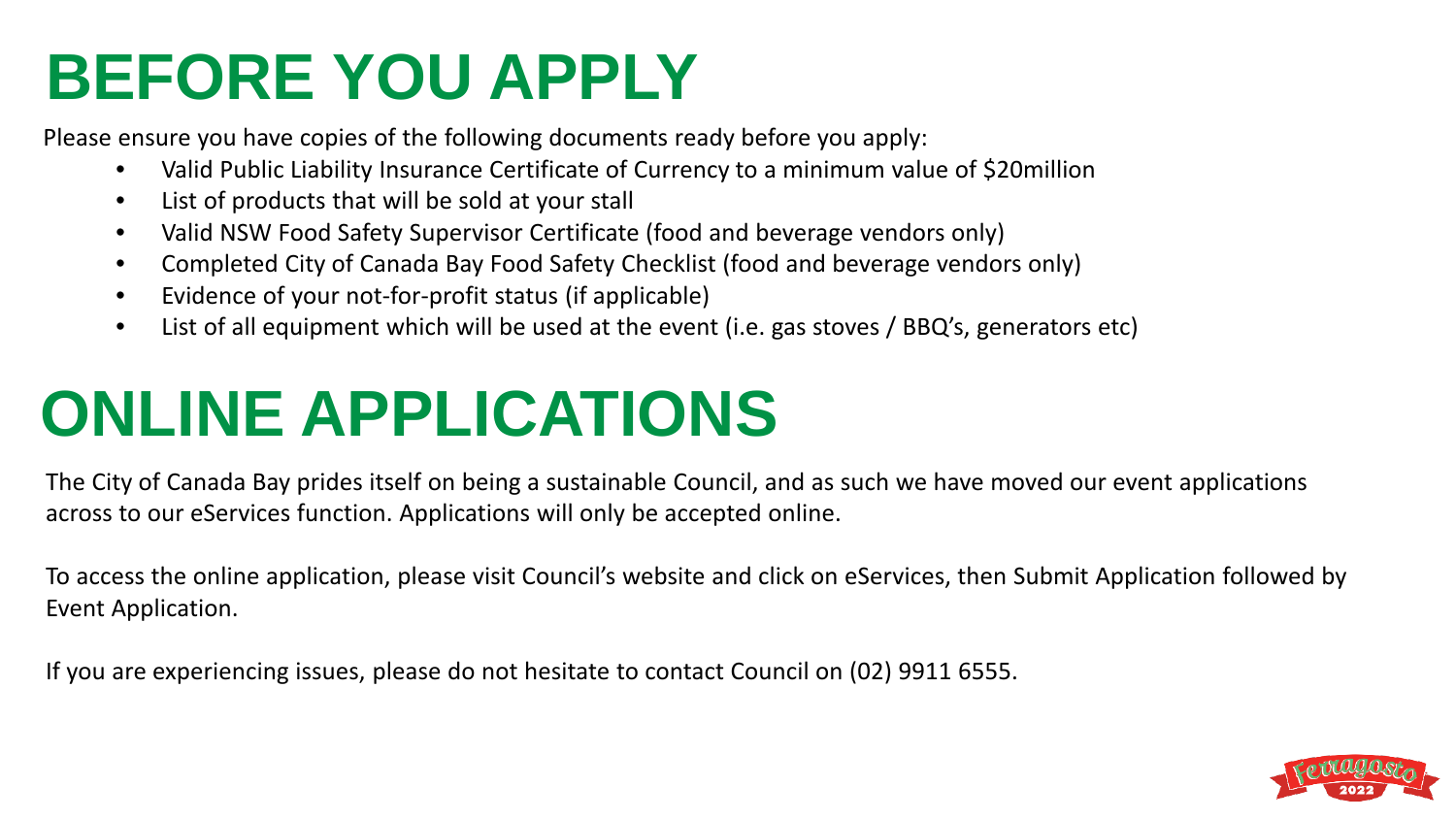### **2022 STALL APPLICATION TIME LINE** \*



**\*** Dates are subject to change